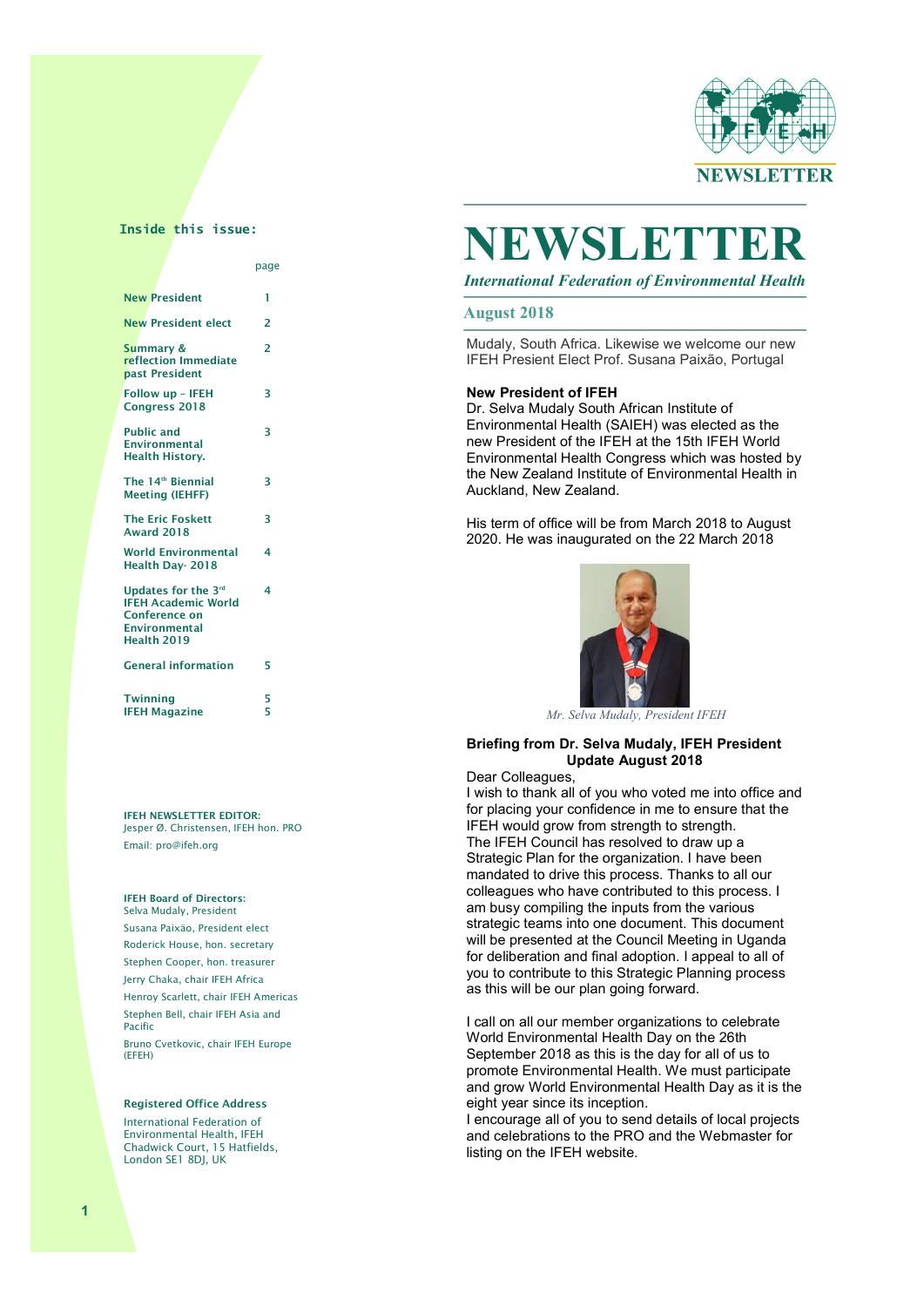

Lastly, let me encourage all of you to grow the IFEH membership and contact your colleagues in those areas where we do not have membership to join the IFEH.

Regards, Dr. Selva Mudaly

## **New President elect of IFEH**

The new IFEH President Elect 2018 - 2020, to become IFEH Presient 2020 - 2022, is Prof. Susana Paixão, Portuguese Society of Environmental Health (SPSA).

Professor Susana Paixão, Environmental Health Specialist by the Coimbra Health School-Coimbra Polytechnic Institute (ESTeSC-IPC)



*Prof. Susana Paixão, President Elect IFEH*

#### **Immediate Past President of IFEH**

IFEH give our sincere thanks to the outgoing IFEH President Peter Archer for his commitment to the Federation the past two years.

## **Summary and reflection from Peter Archer, Immediate IFEH Past President**

To be elected President of the IFEH was for me both an honour and enormous privilege. I have thoroughly enjoyed the four years as a member of the Board. I started my career as a student public health inspector in 1964 and completed 50 years of membership of the Chartered Institute of Environmental Health in 2014. My principal interest has always focused on housing conditions and the impact that poor housing has on the general health of the population.

As an IFEH member my principal interest has developed into inequalities in health on an international basis and what can be done to improve both the environmental and social determinants of health. The World Health Organisation's Programme for 'Health Equity – Closing the Gap in a Generation' has provided a basis for individual countries to follow. During my Presidency the IFEH has become a Partner Member of the World Federation of Public Health Associations (WFPHAs). In June 2016 the WFPHAs launched at the UN in Geneva the 'Global Charter for the Public's Health' and I have been appointed on behalf of the IFEH as a Diplomat for the Charter. Please check out how you can help deliver the Charter by going to https://www.wfpha.org/wfphaprojects/14-projects/171-a-global-charter-for-thepublic-s-health-3.

I would like to highlight a few of the events across the world which have excited me in my time as President. In May 2016 we held the World Congress in Lilongwe, Malawi where we were able to see at first hand the impact of poor facilities and structures for education of the young population. In villages and rural areas, a shortage of piped water which means many women and girls having to walk several kilometres each morning to fetch water from the nearest wells. Even within a short distance of the huge fresh water Lake Malawi there was virtually no mains water. We visited a school with no water supply and very limited sanitation where the roof of the school had been removed by a storm twelve months previously and was still awaiting repairs by the government. The IFEH with support from individual members including Ireland, Scotland, and South Africa set up a project to provide a well and a new sanitation block with special facilities for the adolescent girls. Our conference hosts, the Malawi Association of Environmental Health oversaw the complete project. I was delighted all work was completed early in 2018 (please see www.ifeh.org).

Early in 2017 I was invited to attend the South African Institute of Environmental Health's (SAIEH) Annual Conference in Cape Town. More than 200 paying delegates attended the excellent conference and there was strong support from the South African local government association (SALGA), the City of Cape Town and from government departments. I was delighted and impressed by the vibrancy and energy of the delegates, many of whom had been professionally qualified for only a few years.

In March this year, the 15th IFEH World Congress was held in Auckland, New Zealand. It was hosted by the New Zealand Institute of Environmental Health (NZIEH) with strong support from the Australians in Environmental Health Australia (EHA). The conference entitled 'A South Pacific Perspective' introduced delegates to major problems in the country largely unrecognised outside Australasia. We celebrated in Auckland that this world congress was the 30th Anniversary of our first congress in Sydney, Australia. Further to this, World Environmental Health Day on 26th September continues to be highly successful. The day was chosen to celebrate actual date of the opening of that first world congress in 1988. The theme for 2016 was 'Tobacco Control', and in 2017 it was 'Indoor & Outdoor Air Quality'. Both were fantastically successful with dozens of individual member organisations participating. During my presidential term of office, the IFEH has continued to grow, now with 43 full members from individual countries, 25 academic members and 14 associates. It is estimated that IFEH now represents more than 50,000 environmental health professionals worldwide. It only remains for me to wish both Selva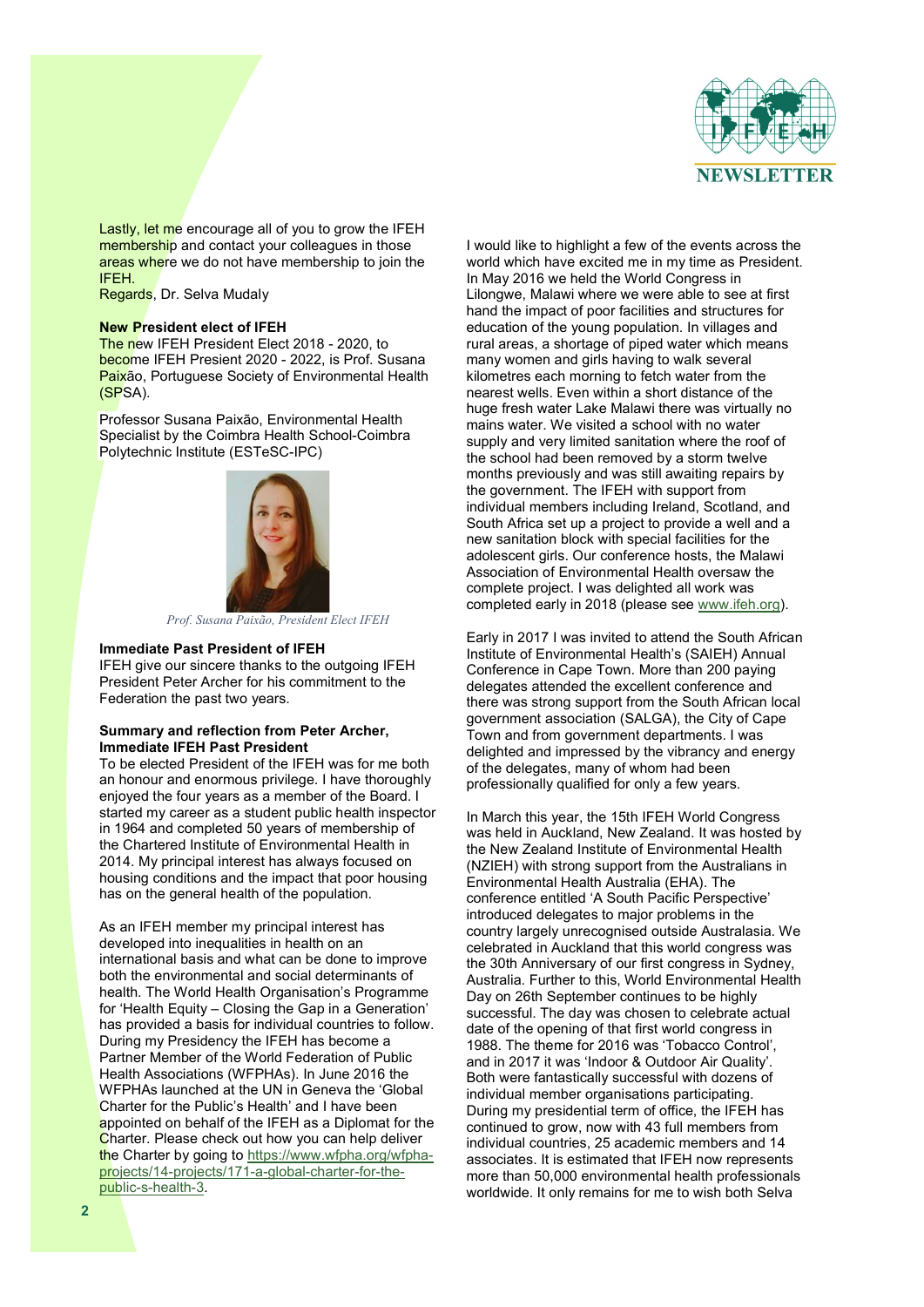

Mudaly and Susana Paixao successful and enjoyable terms of office.

IFEH/PJA/19.08.18. peterarcherrhs@btinternet.com

## **Follow up - IFEH Congress – 2018**



Thanks to NZIEH for hosting this very successful World Congress in Auckland - March 2018.

The Congress was a huge success and all the presentations that were delivered at the Congresss can be found on the IFEH website, following this link: https://ifeh.org/worldcongress/wceh2018/presentation s/index.html

## **Public and Environmental Health History – a novel approach to comprehensive review and promotion.**

Article by: Sara Tajnikar, BSc Sanitary Engineering - Institute of Public and Environmental Health, Ljubljana.

During the 15th World Congress on Environmental Health on 20–23 March 2018 in Auckland, New Zealand, the ongoing project called 'Historia Sanitaria' was presented by Institute of Public and Environmental Health, Slovenia. The presentation is avalable on IFEH website.

'Historia Sanitaria' is the realised model of recording the landmark events and historical achievements of the profession of public and environmental health and its promotion through the portal 'Historia Sanitaria'. It is an online magazine covering different periods of history as well as recent developments. It is a 'living form' of the contributions, which are continuously updated and upgraded. Therefore, all colleagues who are operating in the field of public and environmental health and have an access to historical sources, are invited to actively participate in the preparation of contributions on the historical development of the profession of public and environmental health in their country. There have already been cooperating colleagues from different countries of Europe and the United States of America.

All suggested posts should be written in English. They should contain a year, a title, the name of the country, basic information of the event and/or achievement, and relevant photos if is available. The posts should be send in Word format to the following e-mail address: info@institut-isi.si.

For additional information, visit the journal's website: www.wiki.sanitarc.si. There you can also find a special category organised for International Federation of Environmental Health history review.

**The 14**th **Biennial Meeting of the International Environmental Health Faculty Forum (IEHFF)**  Article by Andrej Ovca Honorary Education Liaison Officer:

The 14th Biennial Meeting of the International Environmental Health Faculty Forum (IEHFF) was held on 19th March 2018 in Auckland, New Zealand in conjunction with the International Federation of Environmental Health (IFEH) 15th World Congress on Environmental Health. The Forum was attended by academics involved in environmental health education.

Seven papers had been accepted for presentation. After the agenda was approved firstly and overview of current educational initiatives and activities within the IFEH was given. During the presentations on the agenda the following topics were discussed: Spanned classrooms and collaborative teaching in

environmental health

Innovative method of large cohort block model teaching

Experiencing the practice of environmental health Challenges of providing authentic content and assessment for online students undertaking work integrated learning

Incorporating Environmental Health Concepts Into Diverse Undergraduate Programs

Using a zombie apocalypse to raise the profile of environmental health

During the meeting also election of IEHFF Chair was on the agenda. Andrew Mathieson from Victoria University (Australia) was elected as a new chair. At this occasion the members of IEHFF would like to acknowledge Charles D. Treser (University of Washington, USA) for his valuable contribution as a IEHFF Chair in the past period.

## **The Eric Foskett Award 2018**

The IFEH congratulate Henning I Hansen, Denmark, being the receiver of the Eric Foskett Award 2018.



*Mr. Henning I. Hansen – Hon Vice President IFEH*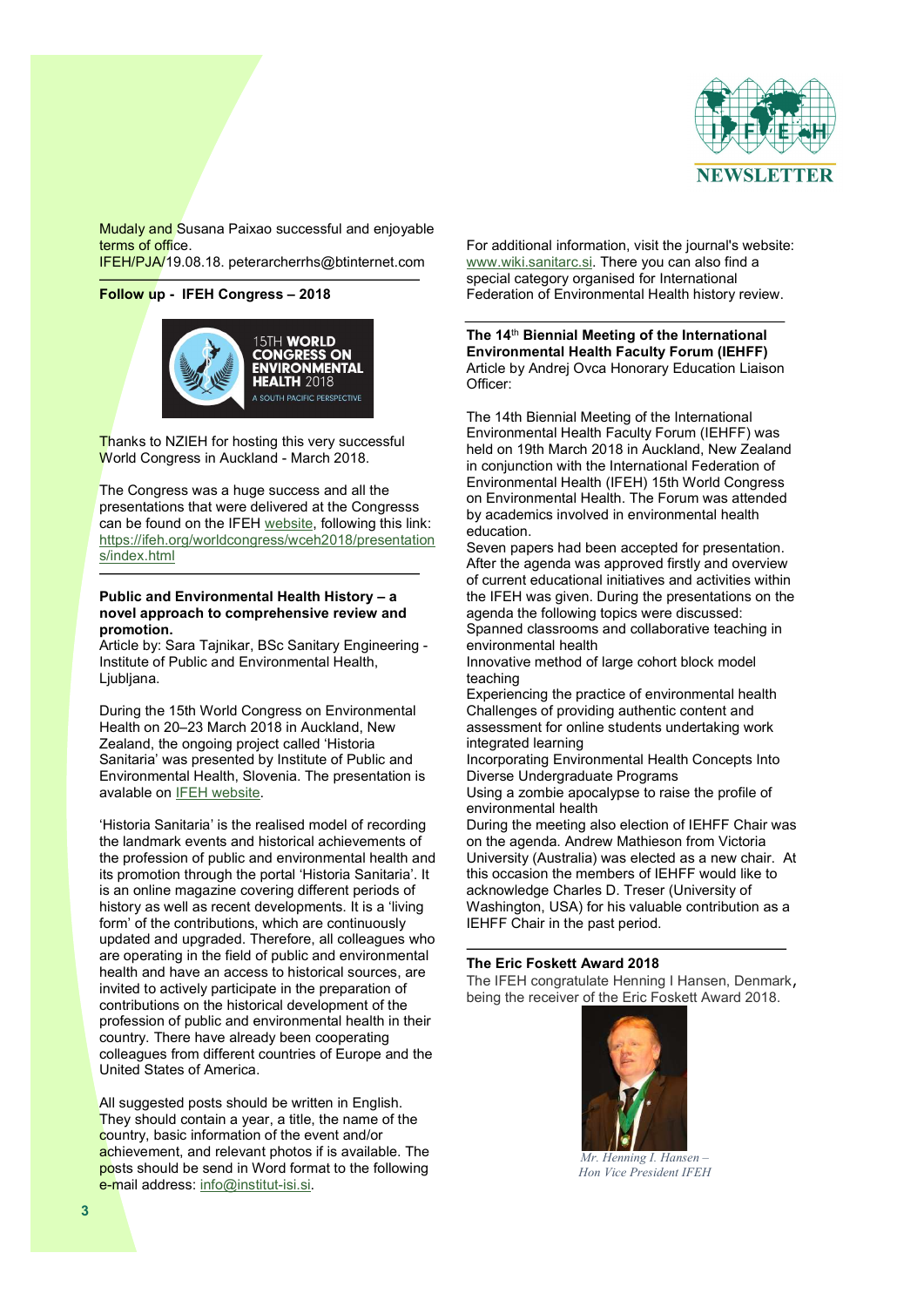

## **Nomination facts**

**Henning has made a remarkable contribution to the** work insight and outsight the Federation. Particularly we should like to highlight these efforts:

- x Excellent contribution to Profession for Policy and Communication of IFEH Goals
- Work for IFEH's commitment to the UN. including IFEH's formal partnership with UNISDR on Science and Technology and implementation of the UN Sendai Framework for Disaster Risk Reduction (DRR) www.unisdr.org.
- Work as Chairman of the IFEH Committee of Disaster Risk Reduction
- Work at the European level, as a catalyst for the development and cooperation with EU and especially IMPEL cooperation, where he serves as coordinator for EFEH. https://www.impel.eu/about-impel/membersand-observers/
- Great and significant work with development on the IFEH website and as Website Master for almost 20 years. www.ifeh.org

## **Biographical details**

Henning has held and holds several positions of trust in IFEH for decades:

- IFEH Council member for many years.
- IFEH Webmaster (1999-)
- x EFEH Chairman (2012 2014)
- IFEH President Elect (2012 2014)
- IFEH President (2014 -2016)

## **Personality**

Henning I Hansen is an environmental senior specialist. He has a significant interest and knowledge within his field globally as well as regionally and locally. When he discovers or recognize new environmental/health risks and/or opportunities, he assess the topics and define how to deal with this in IFEH. His drive, push and attitude has been essential to maintain focus on high priorities in IFEH.

Henning I Hansen is the person who makes it happen although the barriers and challenges seem to be too hard. He has demonstrated a unique and dedicated effort for IFEH and the aim of the organization during many years.

## **World Environmental Health Day 26 September 2018**

Theme for the 2018 World Environmental Health Day**: Global Food Safety and Sustainability**

This year's WEHD theme of 'Global Food Safety and Sustainability' aims to support the provision of more safe food, to make use of precious water and nutrient resources, and for communities to increasingly value sustainable food production.

In a globalized world with increasing international trade, food safety is challenged. From tainted dairy products to contaminated beef, high-profile cases comes up regularly, to reduce consumer confidence. At the same time, there is an increased focus on efficient use of natural resources and demands for less food waste.

Look up for more details about this year´s theme on IFEH.org.

## **How to get involved**

We encourage all member organisations and regional groups, academic associates and associate members to set up local initiatives and events to celebrate World Environmental Health Day.

We would specifically ask Universities to encourage and support their students in producing short videos on topics important to them.

Regarding information about planned national / regional initiatives as well as short videos we will provide opportunity for this to be displayed on the specific page on the IFEH website.

This opportunity is open to all – regardless of membership of the IFEH. Please send information about your initiatives to Hon. Webmaster Henning Hansen webmaster@ifeh.org or Hon. PRO Jesper Christensen pro@ifeh.org

## **Updates for the 3rd IFEH Academic World Conference on Environmental Health 2019**

## **Kampala, Uganda, 9 - 11 April 2019**

The 3rd IFEH Academic World Conference on Environmental Heath which is run in conjunction with the 16th Makerere University Environmental Health Students' Association (MUEHSA) Scientific Conference is kindly hosted by: Makerere University School of Publich Health